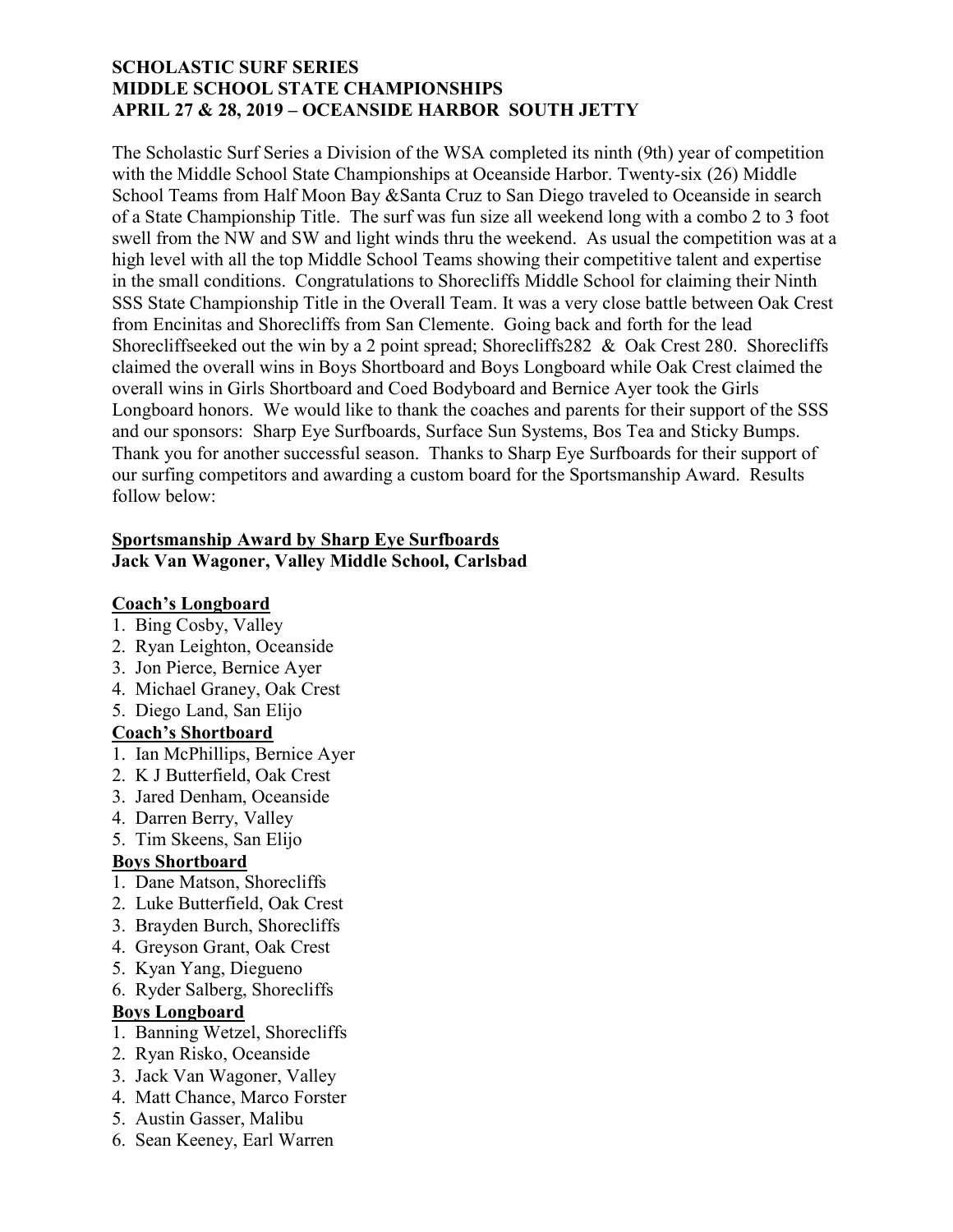## Girls Shortboard

- 1. Zoe Chait, Half Moon Bay
- 2. Veronica Hughes, Oak Crest
- 3. Syd Ott, Oak Crest
- 4. Addison McPhillips, Bernice Ayer
- 5. Scout Mitchell, Thurston
- 6. Talia Swindal, Malibu

## Girls Longboard

- 1. Indie Hoffman, Marco Forster
- 2. Addison McPhillips, Bernice Ayer
- 3. Star D'Elia, Oceanside
- 4. Sierra Downer, Shorecliffs
- 5. Mia McMahan, Diegueno
- 6. Talia Swindal, Malibu

### Coed Bodyboard

- 1. Micah Land, San Elijo
- 2. Tyler Robles, Oak Crest
- 3. Curren Brown, Valley
- 4. Steven Leste, Oceanside
- 5. Noah Berry, Valley
- 6. Jack Thralls, Bernice Ayer

### Overall Team Results

- 1. Shorecliffs 282 (San Clemente)
- 2. Oak Crest 280 (Encinitas)
- 3. Bernice Ayer 170 (San Clemente)
- 4. Valley 155 (Carlsbad)
- 5. Malibu 143 (Malibu)
- 6. Marco Forster 115 (Dana Point)
- 7. Mission Hill 112 (Santa Cruz)
- 8. Cabrillo 109 (Ventura)
- 9. Oceanside 105 (Oceanside)
- 10. Aviara Oaks 93 (Carlsbad)
- 11. Thurston 91 (Laguna Beach
- 12. Diegueno -80 (Encinitas)
- 13. Niguel Hills 65 (Laguna Niguel)
- 14. Sanderling Waldorf 36 (San Diego)
- 15. Half Moon Bay 35 (Half Moon Bay)
- 16. San Elijo 34 (San Marcos)
- 17. Earl Warren 33 (Solana Beach)
- 18. Coronado 32 (Coronado)
- 19. Balboa 26 (Ventura)
- 20. Calavera Hills 16 (Carlsbad) Don Juan Avila - 16 (Aliso Viejo) Vista Del Mar - 16 (San Clemente)
- 23. Muirlands 13 (La Jolla)
- 24. Classical Academy 11 (Vista)
- 25. Santa Monica 8 (Santa Monica)
- 26. Anacapa 4 (Ventura)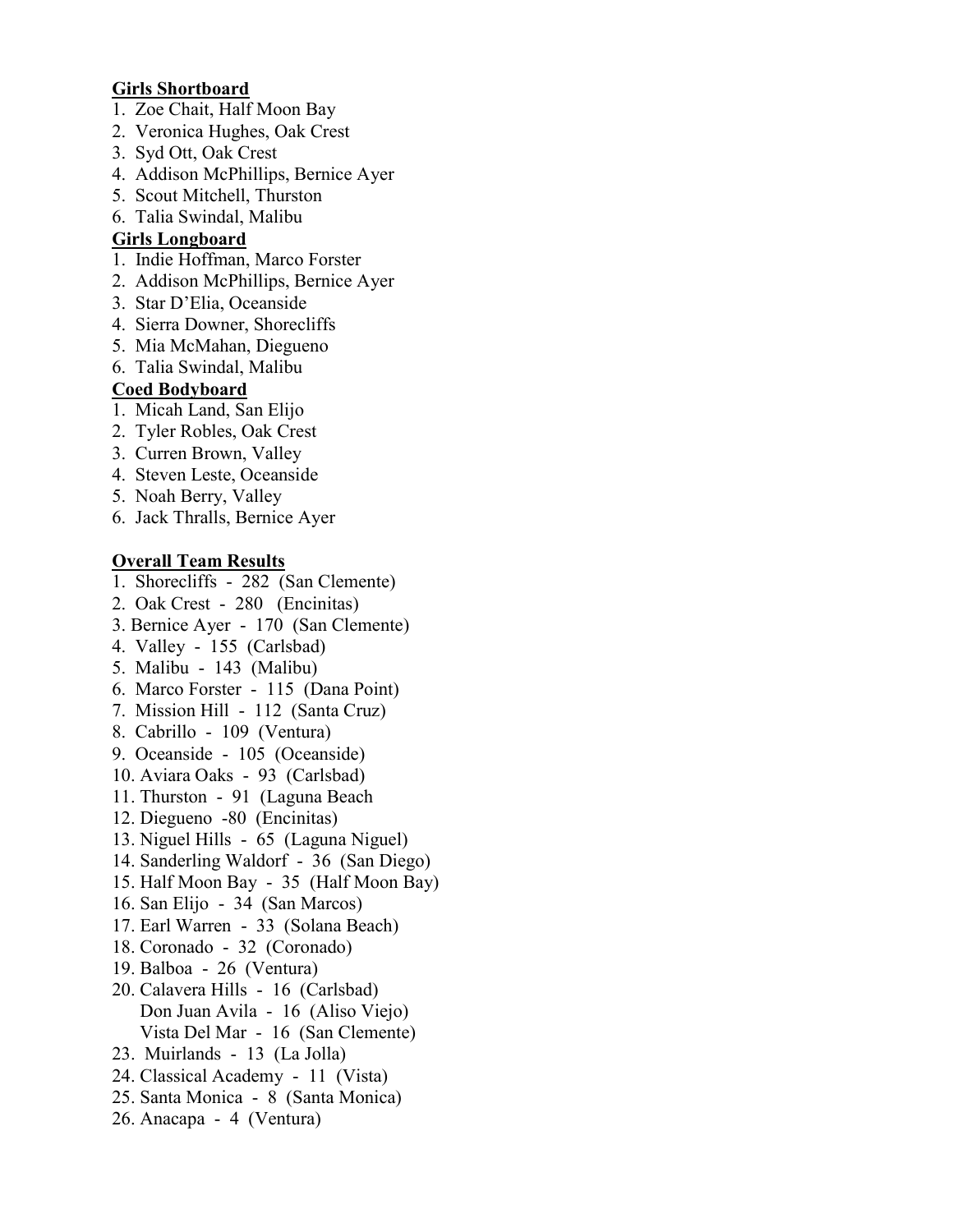## Overall Boys Shortboard Team

- 1. Shorecliffs 176 (San Clemente)
- 2. Oak Crest 172 (Encinitas)
- 3. Bernice Ayer 85 (San Clemente)
- 4. Cabrillo 73 (Ventura)
- 5. Valley 69 (Carlsbad)
- 6. Malibu 59 (Malibu)
- 7. Mission Hill 57 (Santa Cruz)
- 8. Diegueno 54 (Encinitas)
- 9. Thurston 45 (Laguna Beach)
- 10. Oceanside 44 (Oceanside)
- 11. Aviara Oaks 41 (Carlsbad)
- 12. Niguel Hills 38 (Laguna Niguel)
- 13. Marco Forster 34 (Dana Point)
- 14. Sanderling Waldorf 25 (San Diego)
- 15. Earl Warren 24 (Solana Beach)
- 16. Balboa 14 (Ventura) Don Juan Avila - 14 (Aliso Viejo) San Elijo - 14 (San Marcos)
- 19. Muirlands 13 (La Jolla)
- 20. Vista Del Mar 12 (San clemente)
- 21. Classical Academy 11 (Vista)
- 22. Calavera Hills 8 (Carlsbad)
- Coronado 8 (Coronado) Santa Monica - 8 (Santa Monica)
- 25. Anacapa 3 (Ventura) Half Moon Bay - 3 (Half Moon Bay)

#### Overall Boys Longboard Team

1. Shorecliffs - 41 (San Clemente) 2. Marco Forster - 28 (Dana Point) 3. Malibu - 27 (Malibu) Aviara Oaks - 27 (Carlsbad) Valley - 27 (Carlsbad) 6. Oak Crest - 23 (Encinitas) Oceanside - 23 (Oceanside) 8. Bernice Ayer - 19 (San Clemente) 9. Thurston - 18 (Laguna Beach) 10. Coronado - 16 (Coronado) 11. Mission Hill - 15 - (Santa Cruz) 12. Earl Warren - 14 (Solana Beach) 13. Cabrillo - 10 (Ventura) 14. Niguel Hills - 7 (Laguna Niguel) 15. Diegueno - 5 (Encinitas) 16. Balboa - 4 (Ventura) 17. Calavera Hills - 2 (Carlsbad) Half Moon Bay - 2 (Half Moon Bay) 19. Anacapa - 1 (Ventura) Don JaunAvila - 1 (Aliso Viejo) Vista Del Mar - 1 (Sn Clemente)